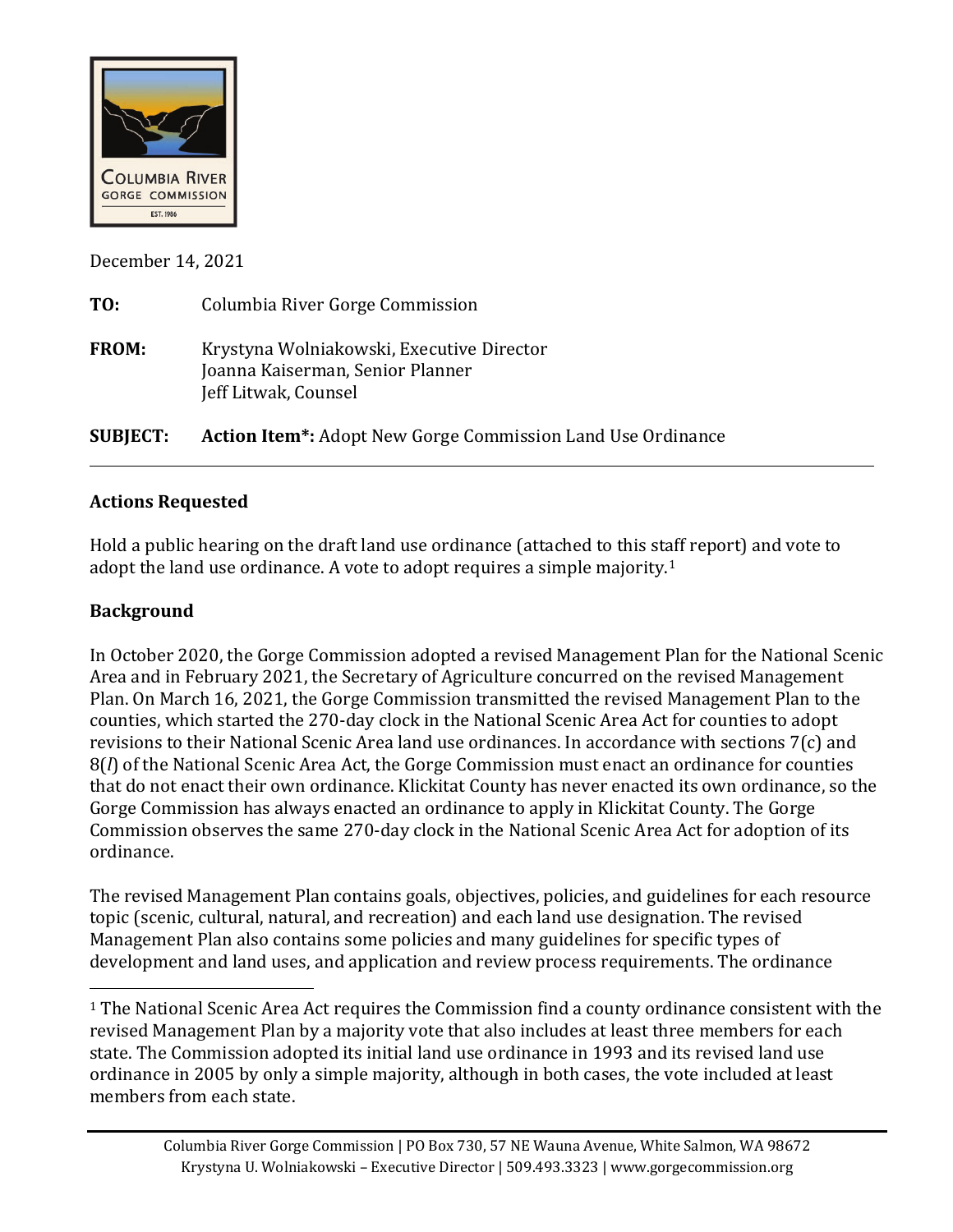incorporates the guidelines from the revised Management Plan and a few policies that the guidelines reference as approval criteria.

County Ordinance Policy 1 in the revised Management Plan specifies that the counties may adopt provisions that vary from the guidelines in the revised Management Plan so long as those provisions provide greater protection for Gorge resources. The Commission has always allowed counties to make non-substantive text changes to allow the counties to incorporate their National Scenic Area ordinance into their own codes. The Gorge Commission's draft ordinance uses this same approach.

Although the National Scenic Area Act uses the term "land use ordinance," and the Commission and staff refer to the ordinance as an "ordinance," the Commission adopts the ordinance as a "rule" using "rulemaking" procedures in state administrative law parlance. Staff may use the terms "ordinance" and "rule" interchangeably and the terms "adopt" and "rulemaking" interchangeably.

Staff gave a progress report on the draft ordinance for Klickitat County at the Commission's July 2021 meeting and presented a draft at the Commission's September 2021 meeting. The Commission held a public hearing on the draft and voted to authorize staff to start the rulemaking process.

### **Rulemaking Process**

The National Scenic Area Act requires the Gorge Commission use the more restrictive of the states' statutes relating to administrative procedure, which includes rulemaking. The Gorge Compact and Gorge Commission's administrative procedure rule require the Gorge Commission publish its rule in both states prior to enacting the rule. In Oregon, draft rules and rulemaking notices are published in the Oregon Bulletin. In Washington draft rules and rulemaking notices are published in the Washington State Register.

The Commission timely filed its notice of proposed rulemaking and draft rule with the Washington Code Reviser and Oregon Secretary of State. In the Washington State Register, the proposed rulemaking notice appeared in Register No. 21-20-120 on October 20, 2021, and the text appeared in Register No. 21-22 on November 15, 2021. In the Oregon Bulletin, the rulemaking notice and text were published on October 11, 2021.

The Commission may make changes to the draft rule at this rulemaking hearing to correct typos, cross-reference errors, and add clarity to the draft. The Commission may also change substantive provisions that reflect public comment. Any changes to the text of the rule must be consistent with the revised Management Plan.

#### **Introduction to the Draft Land Use Ordinance**

Staff provided you a track changes version of the rule for your September 2021 meeting. The draft attached to this staff report is a clean version and includes all attached maps and tables. The draft is bookmarked by rule number, so you can easily navigate through the document.

This staff report incorporates and updates the same tables that staff provided you in September. The first table shows the most significant changes to the development review process *relative to the process in the existing ordinance*. The second table shows *clarifications to the text of the revised*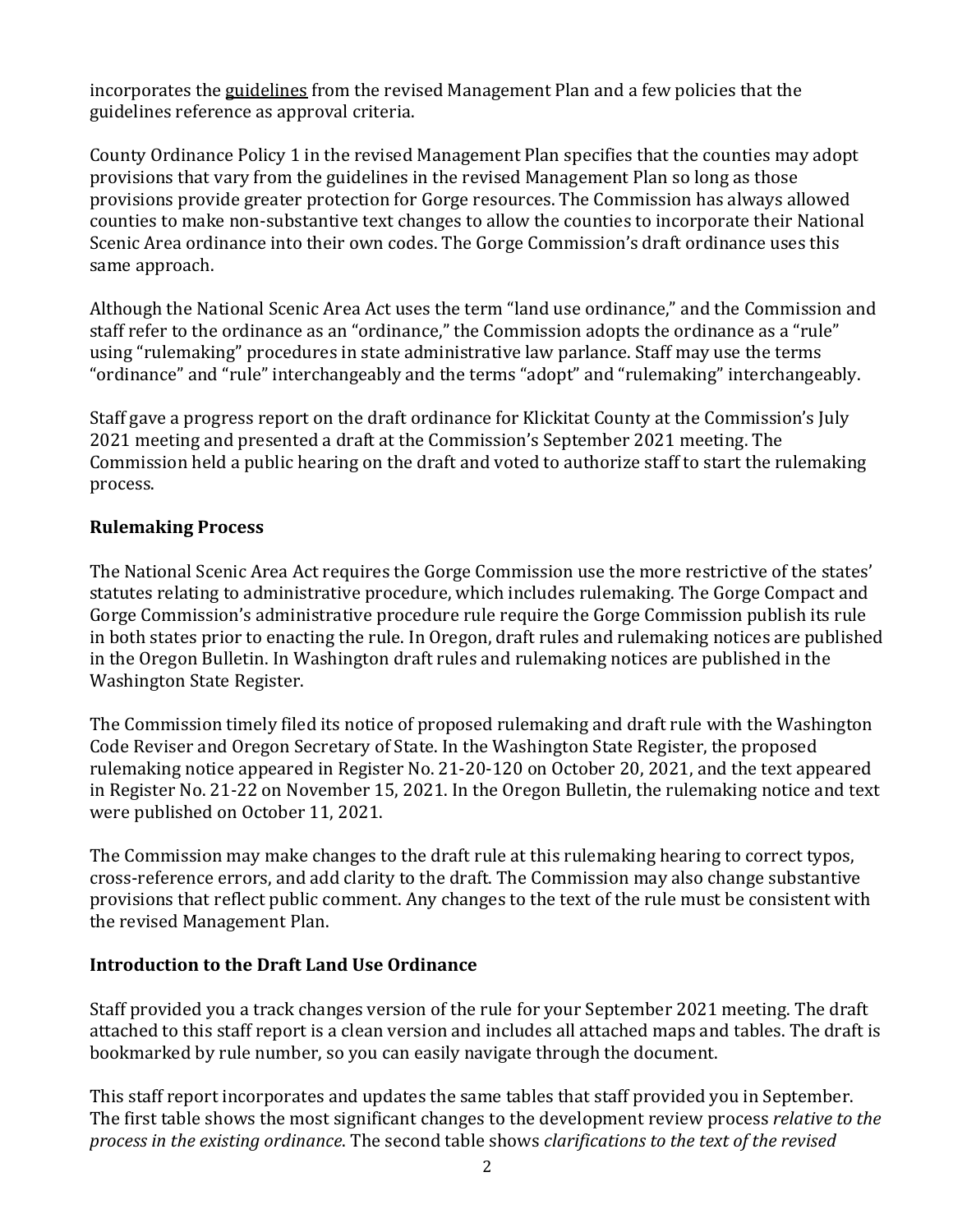*Management Plan* that staff proposes for the ordinance to make implementation of the ordinance clearer and more intentional. In both tables, staff has highlighted the entries that are new since September.

The draft text published in Washington differs slightly from the text published in Oregon. This is because Oregon rulemaking requirements differ from Washington. For example, Oregon does not permit numbered or lettered lists within a paragraph of rule text, and Oregon numbering standards are more specific than Washington standards. Thus, after publishing the rule in Washington, staff needed to make a few numbering changes to the rule to satisfy Oregon standards. The tables below highlight these and a couple other changes to satisfy Oregon standards.

Additionally, after publishing both rules, staff did a final review and discovered several typos, mostly adding spaces between, adding commas, fixing parentheticals, and fixing a few crossreferences. These typo corrections are not shown in the tables below.

*Important: The draft attached to this staff report incorporates all the above changes to satisfy Oregon standards and the corrected typos. If you adopt the attached draft, you will have adopted the changes the satisfy Oregon standards and the corrected typos. Staff will make these changes in the states' filings when filing the final adopted rule.*

## **Revised Development Review Process**

Staff has made significant changes to the development review process guidelines in addition to incorporating new requirements from the revised Management Plan. Most of the development review process guidelines are not in the revised Management Plan. Consequently, counties and the Gorge Commission have flexibility to create a review process that makes sense for them, provided, of course, that the process uses the minimum procedures in the revised Management Plan.

The development review process in the current land use ordinance (Commission Rule 350-81) was written in 1994 for the first land use ordinance (Commission Rule 350-80). The Commission made small changes to these process provisions over time. The draft ordinance uses the same general process but adds more details to codify current practice. The most significant changes are:

| Development Review Process Revisions (Compared to Current Land Use Ordinance) |            |                                                                                                                                                                                                                                                                                                                                                                                                                                                                                                                                          |  |
|-------------------------------------------------------------------------------|------------|------------------------------------------------------------------------------------------------------------------------------------------------------------------------------------------------------------------------------------------------------------------------------------------------------------------------------------------------------------------------------------------------------------------------------------------------------------------------------------------------------------------------------------------|--|
| <b>Rule No. 350-</b><br>082-                                                  | Page       | <b>Explanation</b>                                                                                                                                                                                                                                                                                                                                                                                                                                                                                                                       |  |
| 0080(5)                                                                       | 26         | Added a new provision that allows the Executive Director to require that<br>applicants revise an application or submit a new application to resolve<br>compliance issues on a parcel, including issues discovered during review of<br>the original application.                                                                                                                                                                                                                                                                          |  |
| $0080(8)(b)$ &<br>(8)(n)                                                      | 27 &<br>28 | Added holders of easements and partial interests as required signatories on<br>land use applications. This incorporates the decision from a prior<br>Commission appeal decision, GLW Ventures, Inc. v. Skamania County, USDA<br>Forest Service v. Skamania County COA-S-13-02, 13-03 (consolidated cases)<br>(May 14, 2014), and the decision of the Skamania County Superior Court<br>affirming the Commission's appeal decision, GLW Ventures, LLC v. Skamania<br>County, Skamania County Super. Ct. No. 14-2-00071-7 (Dec. 17, 2015). |  |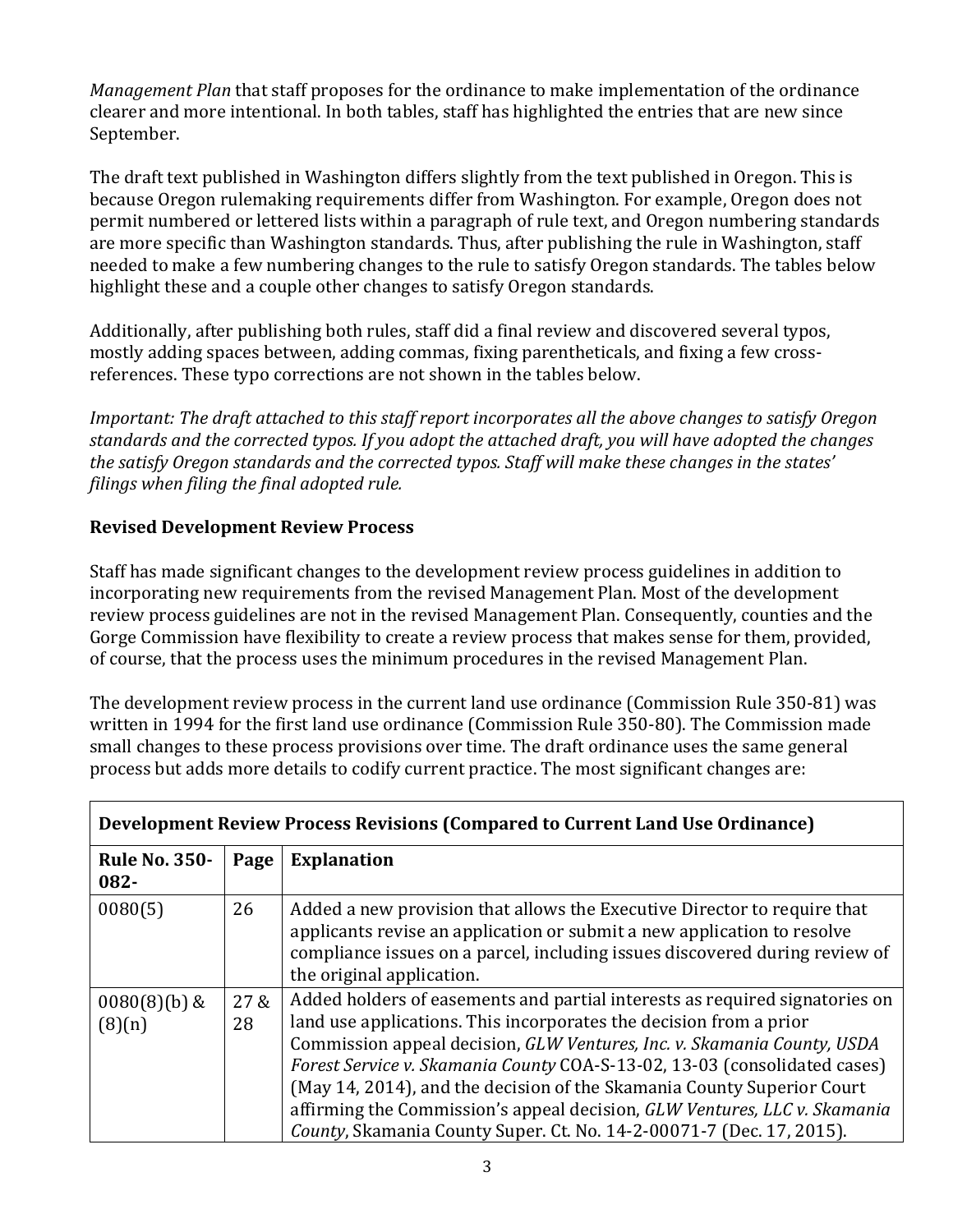| 0080(9)       | 28 | Deleted a long list of additional application requirements that was taken<br>from requirements throughout the land use ordinance (deletion not shown<br>in track changes). Staff uses a checklist for this, so referencing the<br>additional requirements in the rule is unnecessary. This is replaced with a<br>statement that the Executive Director may require certain additional<br>information, such as land surveys, professionally drawn site plans, and<br>proof of prior land use and building permits, which reflects the staff's<br>current practice.                    |
|---------------|----|--------------------------------------------------------------------------------------------------------------------------------------------------------------------------------------------------------------------------------------------------------------------------------------------------------------------------------------------------------------------------------------------------------------------------------------------------------------------------------------------------------------------------------------------------------------------------------------|
| 0080(10)      | 28 | Added a requirement that Firewise information be provided in the<br>application handbook, consistent with the new policies in GMA Large Scale<br>Agriculture, Small-Scale Agriculture, and Residential Land Use Designation<br>that says that the reviewing agency shall provide information on Firewise<br>standards to landowners at the time of application.                                                                                                                                                                                                                      |
| 0090          | 29 | Added a statement that the Executive Director may require a pre-<br>application conference. Staff's experience during the past few years is that<br>applicants submit more complete materials after meeting with staff. In<br>many cases, staff also does a site visit as part of that pre-application<br>conference. This site visit gives staff the opportunity to tell applicants when<br>they need to adjust the location of proposed development to comply with<br>setbacks and to give applicants advice about color, screening, and other<br>aspects of proposed development. |
| 0110(1)(h)    | 30 | Added the revised Management Plan provision specifying that notices of<br>development review sent to the tribal governments shall request<br>comments, recommendations, or concerns relating to the protection of<br>treaty rights, including rights to access, hunt, fish, and gather, and shall<br>include a site plan and may include supplemental information and a<br>proposed treaty rights protection plan.                                                                                                                                                                   |
| 0110(2)(b)    | 30 | Clarified that notices of development review will be sent to easement<br>holders and other persons with a partial interest in the land; this follows<br>the new provisions in 0080(8) requiring these interests to sign National<br>Scenic Area applications.                                                                                                                                                                                                                                                                                                                        |
| 0110(3)       | 30 | Added a new provision stating that the Executive Director may require a<br>new notice of a proposed development whenever there is a significant<br>change to the application at any point in the review process. This reflects<br>current law in both states.                                                                                                                                                                                                                                                                                                                        |
| 0130(1)(d)(B) | 33 | The revised Management Plan specifies that only the appellants in an<br>appeal to the Gorge Commission may receive confidential information<br>relating to treaty rights and cultural resources. Staff believes the intent was<br>that all parties in an appeal could receive this information if that<br>information was at issue in the appeal. Staff changed the reference to<br>"appeal parties and their representatives."                                                                                                                                                      |
| 0140          | 34 | Added a new section clarifying current practice when the Executive<br>Director does not receive comments from resource agencies during a<br>comment period. In this situation, the Executive Director still consults with<br>agencies because their review is necessary to make the findings and<br>conclusion required for a land use decision, and the Executive Director                                                                                                                                                                                                          |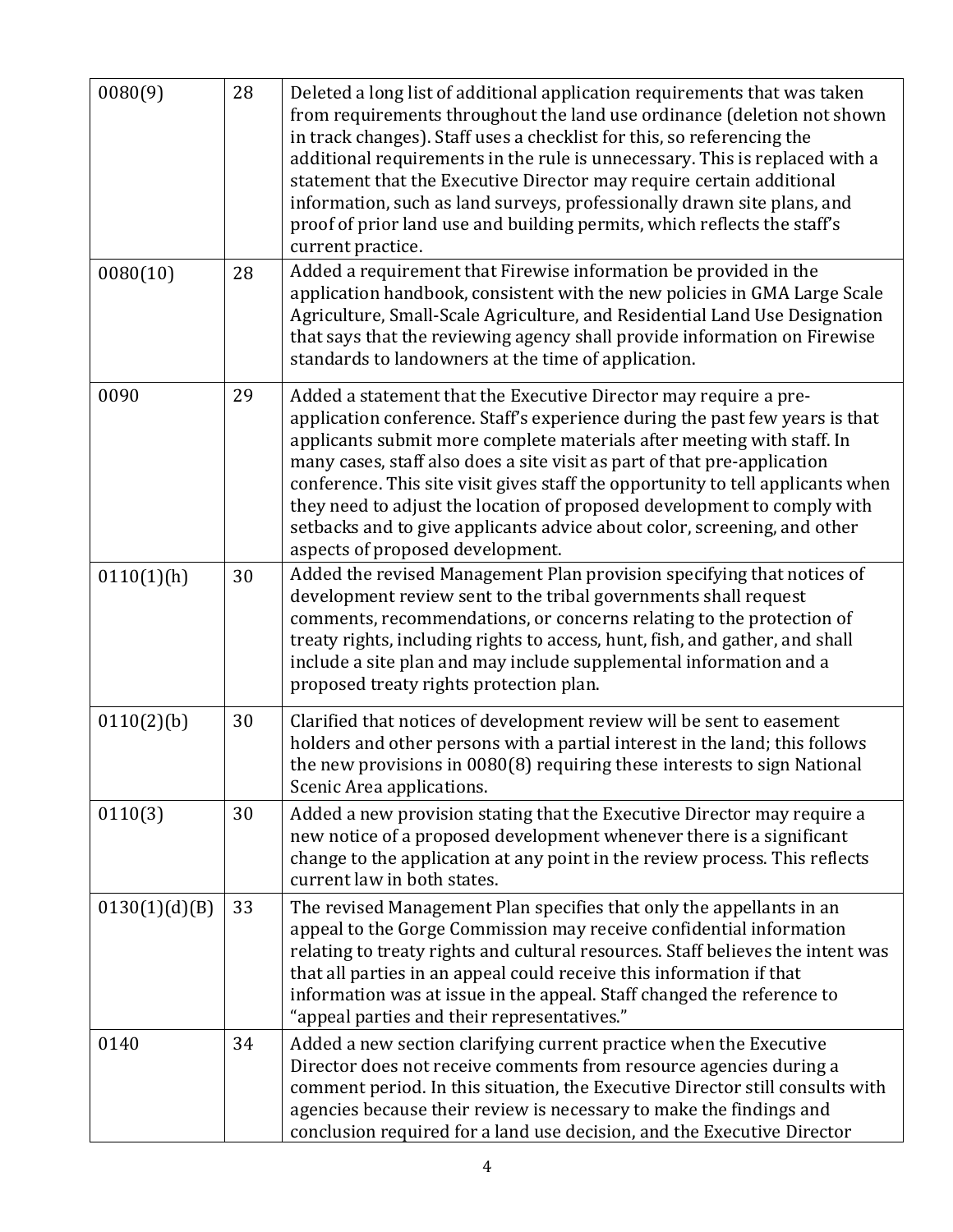|                     |              | sometimes recommends that applicants work directly with the agencies to<br>resolve resource issues.                                                                                                                                                                                                                                                                                                                                                                                                                                                                                                                                                                                                                                                                                                                                                                                                                                                                                                                               |
|---------------------|--------------|-----------------------------------------------------------------------------------------------------------------------------------------------------------------------------------------------------------------------------------------------------------------------------------------------------------------------------------------------------------------------------------------------------------------------------------------------------------------------------------------------------------------------------------------------------------------------------------------------------------------------------------------------------------------------------------------------------------------------------------------------------------------------------------------------------------------------------------------------------------------------------------------------------------------------------------------------------------------------------------------------------------------------------------|
| $0150(4)$ &<br>0170 | 35 &<br>37   | Added new provisions on inspections, which reflect current practice. The<br>current rule does not have any provisions relating to inspections.                                                                                                                                                                                                                                                                                                                                                                                                                                                                                                                                                                                                                                                                                                                                                                                                                                                                                    |
| 0150(5)             | 35           | Changed the 72-day time period for the Executive Director to issue a<br>decision on a development review application to 135 days. This reflects the<br>change from "working days" to "calendar days." This is the same amount of<br>time inclusive of holidays and staff leave allowances.                                                                                                                                                                                                                                                                                                                                                                                                                                                                                                                                                                                                                                                                                                                                        |
| 0150(7)             | 35           | Changed this provision to specify that an Executive Director decision<br>becomes final and that construction may only start after the appeal period<br>has expired and no appeal has been filed. Previously, this provision<br>specified that a decision was final unless appealed. This left a 30-day gap in<br>which the decision might or might not be "final." Previously, this provision<br>also specified that a landowner who starts construction during the appeal<br>period did so at their own risk. Thus, if an appeal was filed, the landowner<br>might have to restore land or change a land use or development as a result<br>of an appeal. Staff does not believe this will cause delays for landowners. In<br>Klickitat County, landowners must have a National Scenic Area decision<br>before Klickitat County will issue county required permits. In staff's<br>experience, Klickitat County usually takes between 3 and 6 weeks to issue<br>required permits after the date of an Executive Director decision. |
| 0150(8)             | $35 -$<br>36 | Added a new section that authorizes the Executive Director to withdraw a<br>decision during the appeal period if they discover a fact or legal issue that<br>would materially change the decision-such as the need to impose new<br>conditions of approval, remove improper conditions of approval, or change<br>a decision from an approval to a denial or vice-versa. The Executive<br>Director has done this infrequently over the past 30+ years—fewer than 10<br>times.                                                                                                                                                                                                                                                                                                                                                                                                                                                                                                                                                      |
| $0180(2)$ & $(3)$   | 37           | Clarified the process for reviewing changes to approvals. Changed the<br>descriptor from "minor changes" to "slight changes" to avoid inadvertently<br>linking this use of the term "minor" to the use of the term "minor" in section<br>4(f) (urban area boundary revisions) in the Act and revised Management<br>Plan. Also, in the past, applicants have asked to use this process for changes<br>after they completed a development, but the Executive Director believes the<br>original intent was to approve minor changes only prior to or during<br>construction.                                                                                                                                                                                                                                                                                                                                                                                                                                                         |
| 0220                |              | Deleted the application and procedure section for expedited review uses<br>because it duplicated the standard review process, except for a shorter<br>public comment period, which is incorporated into the standard review<br>process in a new 0120(2) (deletion not shown).                                                                                                                                                                                                                                                                                                                                                                                                                                                                                                                                                                                                                                                                                                                                                     |

# **Clarifications to Revised Management Plan Text**

While moving new text into the land use ordinance, staff inserted some clarifications in the draft ordinance to be clearer and more intentional for implementing the revised Management Plan. Many of the clarifications are non-substantive. Below is a description of the clarifications that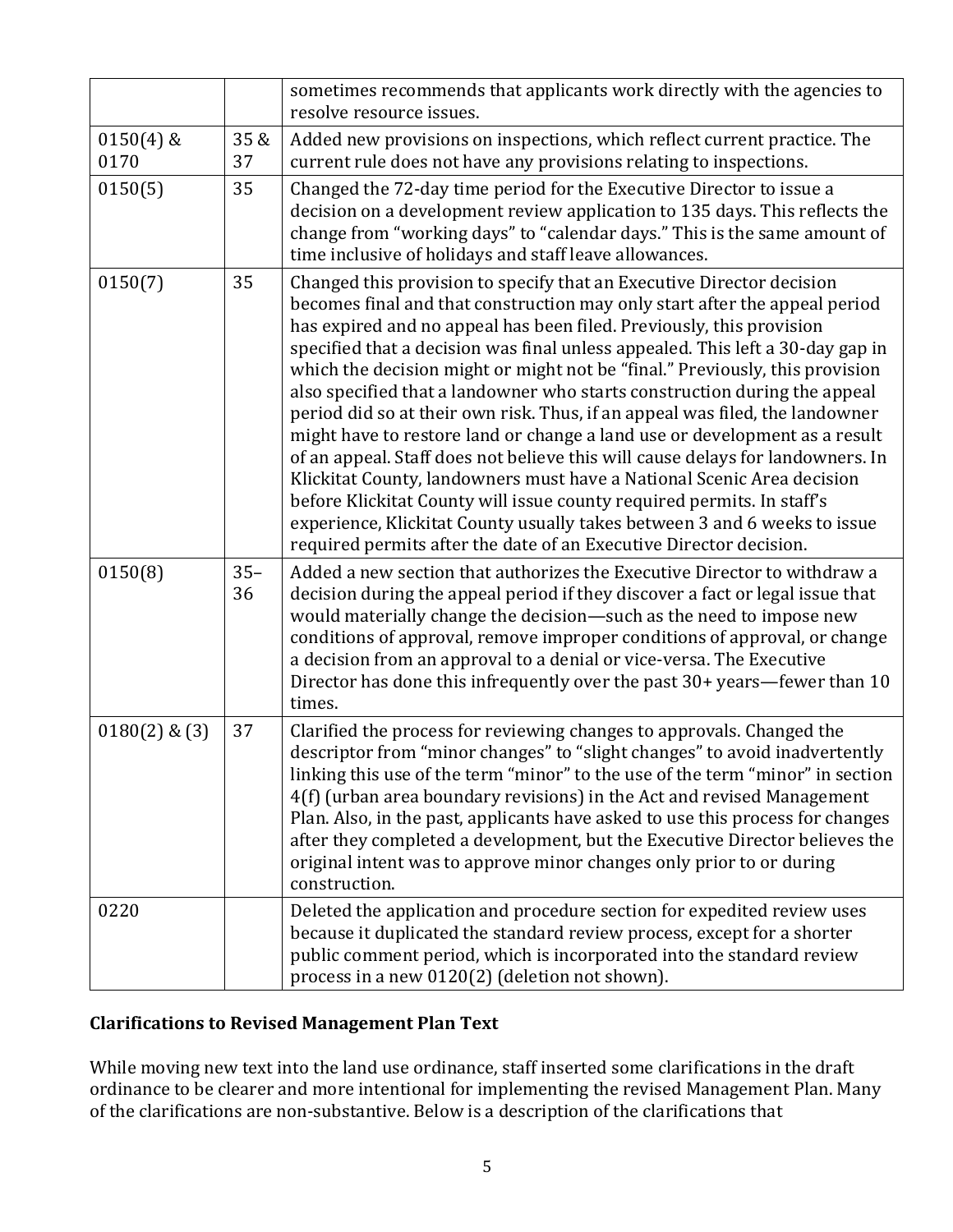substantively change revised Management Plan text. Where the clarification involves SMA provisions, staff has consulted with Forest Service staff, which agrees with those clarifications.

*Important: if staff has misunderstood the Commission's intent in any of these clarifications, you can adjust the text as needed to reflect your intent prior to adoption.*

| <b>Clarifications to the Revised Management Plan Text</b> |      |                                                                                                                                                                                                                                                                                                                                                                                                      |
|-----------------------------------------------------------|------|------------------------------------------------------------------------------------------------------------------------------------------------------------------------------------------------------------------------------------------------------------------------------------------------------------------------------------------------------------------------------------------------------|
| <b>Rule No. 350-</b><br>082-                              | Page | <b>Explanation</b>                                                                                                                                                                                                                                                                                                                                                                                   |
| <b>NEW</b><br>Throughout                                  |      | Changed SMA "gorge walls, canyonlands" to "canyons" for consistency in<br>the SMA and the GMA.                                                                                                                                                                                                                                                                                                       |
| <b>NEW</b><br>Throughout                                  |      | Renumbered the last two levels of subsections to conform to Oregon rule<br>drafting standards for outlining.                                                                                                                                                                                                                                                                                         |
| <b>NEW</b><br>Throughout                                  |      | Removed or renumbered numbers in lists within a sentence to conform to<br>Oregon rule drafting standards.                                                                                                                                                                                                                                                                                            |
| Throughout                                                |      | Removed all uses of "/" (e.g., "and/or," "GMA/SMA") and changed to "and"<br>or "or." The use of a "/" is inherently ambiguous because it is used to signal<br>the term is either conjunctive or disjunctive. There are court decisions that<br>discourage use of "/." The only exception in this ordinance is<br>"emergency/disaster response," which is a specialized term.                         |
| Throughout                                                |      | Replaced most cross-references described in text with references to rule<br>numbers. Staff has left a few where the text added clarity.                                                                                                                                                                                                                                                              |
| Throughout                                                |      | Removed duplicative cross-references. For example, 0370(3)(b) referred to<br>standards that were already listed in (3) as applicable to all uses listed in<br>(3). Staff left duplicative cross-references where the duplication showed<br>emphasis (e.g., references to protection of cultural and natural resources in<br>350-082-0240(3)(a) on page 66 of the draft).                             |
| Throughout                                                |      | Clarified guidelines that refer to the Scenic Resources Implementation<br>Handbook to ensure the handbook is used as guidance, not as a standard<br>for new development. One example is in $350-082-0620(3)(a)(B)(iv)$ on<br>page 156.                                                                                                                                                               |
| Throughout                                                |      | Corrected references to "wetlands, streams, ponds, lakes and riparian<br>areas" to "water resources," which is the new term used in the revised<br>Management Plan. Also corrected similar references to wildlife and plants<br>and mitigation plans to use updated terms. Staff missed a few places where<br>these changes should have been made in the revised Management Plan                     |
| Throughout<br>0400-0560,<br>except 0530                   |      | Added new lead paragraphs that specify the guidelines apply where a list of<br>allowable uses in the land use designation section. A few of the uses in this<br>section of the ordinance had such a lead paragraph. Most did not. That<br>distinction could be an ambiguity—whether the uses without reference to<br>the land use designation are permitted anywhere in the National Scenic<br>Area. |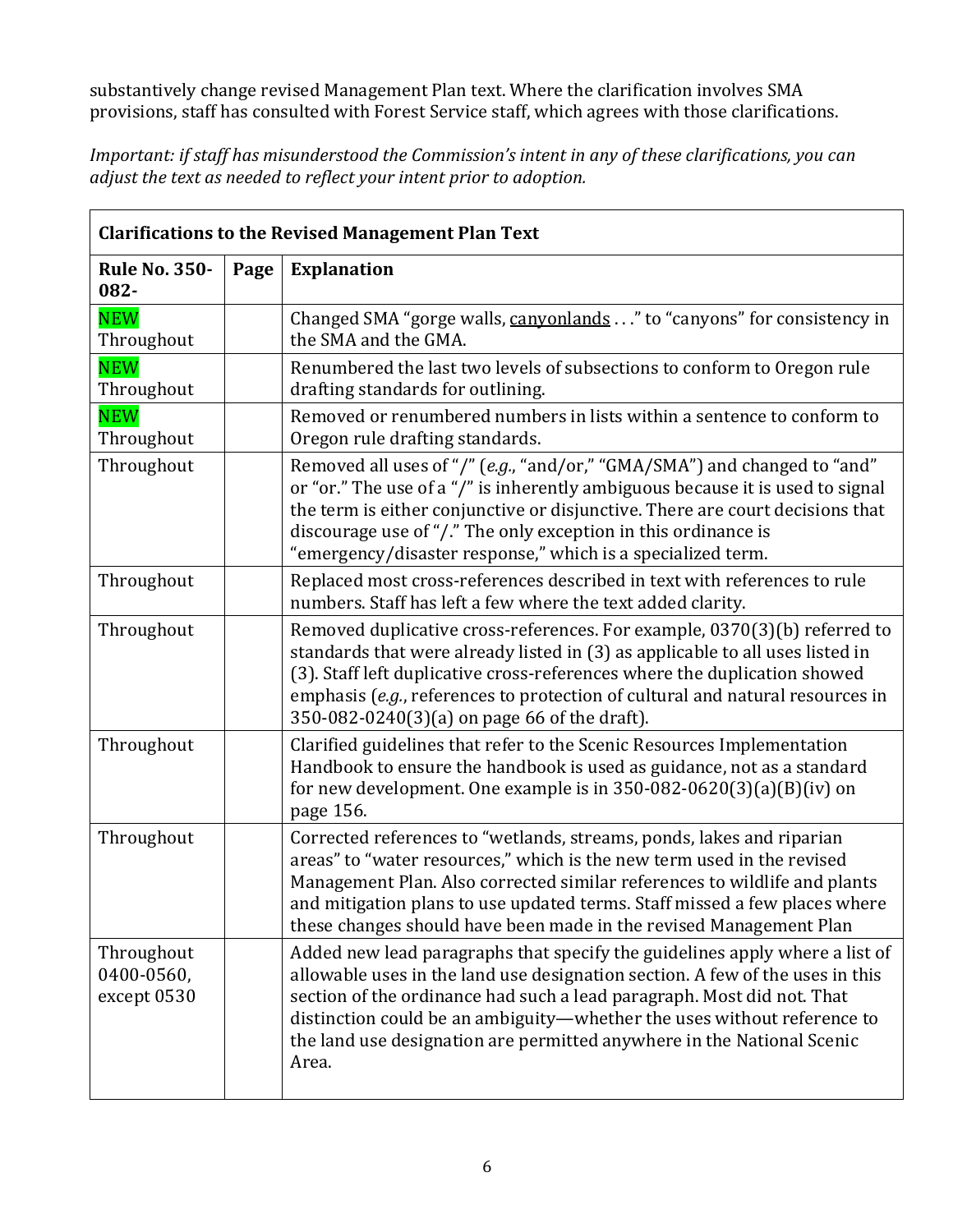|                                         |                | For 350-082-0530, the Columbia River Bridge at Hood River/Bingen/White<br>Salmon will terminate in urban areas at both ends. The Columbia River<br>does not have a land use designation.                                                                                                                                                                                                                                                                                                                                                                   |
|-----------------------------------------|----------------|------------------------------------------------------------------------------------------------------------------------------------------------------------------------------------------------------------------------------------------------------------------------------------------------------------------------------------------------------------------------------------------------------------------------------------------------------------------------------------------------------------------------------------------------------------|
| 0050                                    | $\overline{2}$ | Added a new section clarifying that the ordinance uses calendar days, and<br>calculating due dates when deadlines fall on weekend or legal holiday.                                                                                                                                                                                                                                                                                                                                                                                                        |
| 0070                                    |                | Staff removed the definition of "fire break" because that term is not used in<br>the revised Management Plan (deletion not shown).                                                                                                                                                                                                                                                                                                                                                                                                                         |
| <b>NEW</b><br>0070(62)                  | 9              | Changed the definition of "dwelling unit" to use the term "sleeping areas"<br>instead of "bedrooms" because some dwellings have lofts or other areas<br>that are not technically bedrooms, and removed the word "full" when<br>referring to bathroom to recognize that bathrooms may not be considered<br>full if they have only a stall shower or other variations of bathroom fixtures.                                                                                                                                                                  |
| 0070(89) &<br>(175)                     | 12 &<br>22     | Added definitions of "general management area" and "special management<br>areas." This helps clarify the use of the GMA and SMA acronyms.                                                                                                                                                                                                                                                                                                                                                                                                                  |
| 0070(122)                               | 16             | Added "soil productivity" to the definition of natural resources. The SMA<br>provisions for natural resources include soil productivity, so this addition<br>ensures consistency between the definition of natural resources and the<br>SMA natural resource provisions.                                                                                                                                                                                                                                                                                   |
| <b>NEW</b><br>0070(183)                 | 23             | Clarified the definition of "suitability" to specify that committed to other<br>uses means committed "by development." This is the phrase used in the<br>forest land policies and ensures consistency with the section 6(d) standards<br>in the Act that require the revised Management Plan to allow conversion of<br>agricultural land to forest uses and forest land to agricultural use. Without<br>the term "by development," the definition could suggest that forest land is<br>committed to another use and could not be suitable for agriculture. |
| 0200(2)                                 | 39             | Added examples of what constitutes a change to an existing structure based<br>on past applications where the Executive Director determined that changes<br>to certain elements of a structure required review.                                                                                                                                                                                                                                                                                                                                             |
| 0210(1)(e)                              | 42             | Clarified that only one 60-square foot free-standing renewable energy<br>structure is allowed on a parcel without review. This prevents a situation<br>where a landowner may want to construct multiple 60-square foot<br>structures to create a single larger array. Landowners may apply for<br>additional renewable energy structures as an expedited use or review use.                                                                                                                                                                                |
| <b>NEW</b><br>0220(2)(a)(B)             | 53             | Changed "square area" to "area in square feet." This fixes a term that is not<br>commonly used to a common term that needs no further interpretation.                                                                                                                                                                                                                                                                                                                                                                                                      |
| <b>NEW</b><br>0220(2)(d)(B)<br>(i)(III) | 54             | Clarified this provision, which had so many "or" words that it was not clear.                                                                                                                                                                                                                                                                                                                                                                                                                                                                              |
| 0270(3)(v)<br>&<br>0310(3)(g)           | 84<br>&<br>102 | Removed references to policies for minimum parcel sizes. These policies<br>are used to establish the minimum parcel sizes on the land use designation<br>map, which is part of the revised Management Plan, so the minimum parcel<br>sizes are already established. Reference to these policies is confusing<br>because it suggests that decisions must re-evaluate compliance with those<br>policies and could allow new parcels that differ from the minimum parcel<br>size shown on the land use designation map.                                       |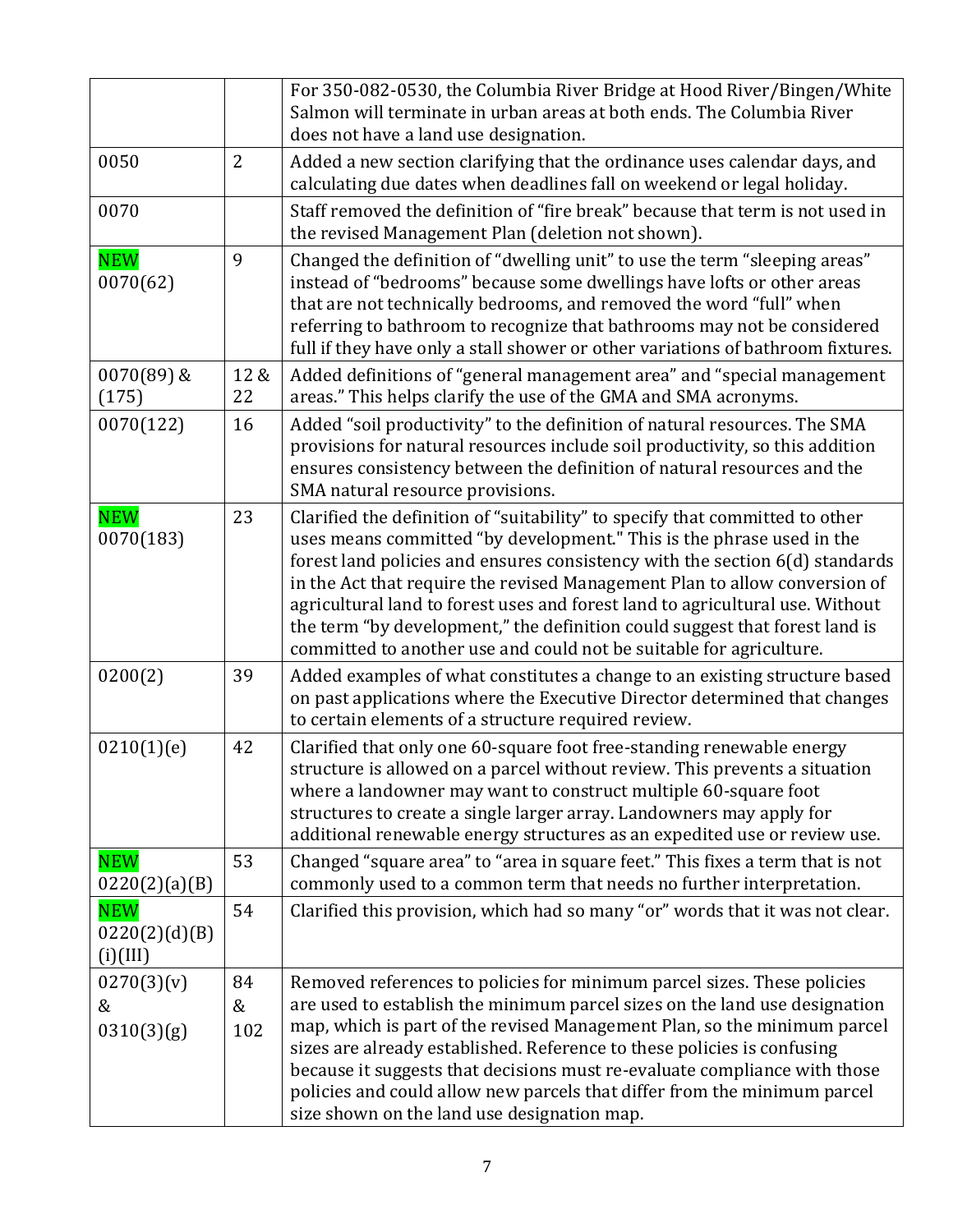| <b>NEW</b><br>$0270(5)$ & $(6)$ | $86 -$<br>88 | Moved 0290 and 0300 from September draft into these subsections. The<br>provisions in these sections apply only in the GMA, so we consolidated<br>them into the GMA rule. Renumbered all subsequent rules.                                                                                                                                                                                                                                                                                                                                                                                                                                                                                                             |
|---------------------------------|--------------|------------------------------------------------------------------------------------------------------------------------------------------------------------------------------------------------------------------------------------------------------------------------------------------------------------------------------------------------------------------------------------------------------------------------------------------------------------------------------------------------------------------------------------------------------------------------------------------------------------------------------------------------------------------------------------------------------------------------|
| 0270(5)(a)                      | 86           | In the approval criteria for fire protection in forest designations, the revised<br>Management Plan uses the term "defensible space." Replaced the term "fuel<br>break" with defensible space and added a requirement to consult with fire<br>professionals to adjust the required defensible space to account for site<br>slope.                                                                                                                                                                                                                                                                                                                                                                                      |
| 0270(5)(i)                      | 87           | In the approval criteria for fire protection in forest designations, deleted<br>the sentence, "Structural projections shall be set back from slopes" because<br>the addition in (1)(a) mentioned above requires staff to consult with fire<br>professionals for defensible space requirements as needed on a case-by-<br>case basis.                                                                                                                                                                                                                                                                                                                                                                                   |
| 0270(6)(c)                      | 87           | Changed "should" to "shall" to use consistent terms.                                                                                                                                                                                                                                                                                                                                                                                                                                                                                                                                                                                                                                                                   |
| 0330(3)(t)                      | 108          | Added minimum parcel size policies as new guidelines (A) and (B). Here,<br>unlike in the references to policies in 0270 and 0330 that staff removed,<br>there is no minimum parcel size in the Rural Center land use designation,<br>rather minimum parcel sizes are determined on a case-by-case basis, so the<br>policies are the guidelines for determining a parcel size when there is an<br>application for a land division.                                                                                                                                                                                                                                                                                      |
| <b>NEW</b><br>0350(3)(b)        | 111          | Changed "shall be allowed" to "may be allowed" consistent with the same<br>changes made in other sections of the ordinance. In this instance, the use<br>allowed is conditional upon meeting other required criteria.                                                                                                                                                                                                                                                                                                                                                                                                                                                                                                  |
| 350(3)(b)                       | 111          | This guideline referred to revised Management Plan policies. Added the<br>policies as guidelines (A) and (B) to ensure they can be applied here.                                                                                                                                                                                                                                                                                                                                                                                                                                                                                                                                                                       |
| 0370(3)(c)                      | 116          | Removed reference to "policies, guidelines, and conditional use criteria" in<br>this SMA guideline. Gorge Commission and Forest Service staff could not<br>identify which policies and guidelines would apply in addition to those<br>listed in (3) for all land uses in this section.                                                                                                                                                                                                                                                                                                                                                                                                                                 |
| 0390(5)                         | 118          | Clarified existing practice that the Executive Director renews hardship<br>permits that have not expired and requires new applications when an<br>applicant has let a permit expire without renewing it.                                                                                                                                                                                                                                                                                                                                                                                                                                                                                                               |
| <b>NEW</b><br>$0410(6)$ & $(7)$ | 119          | These two provisions are "policies" in the revised Management Plan, but<br>staff believes they are more clearly implemented when included here as<br>approval criteria.                                                                                                                                                                                                                                                                                                                                                                                                                                                                                                                                                |
| 0430(1)(d)                      | 120          | Clarified this provision concerning overnight accommodations to mean that<br>the owner need not be present in the rental dwelling during the rental. Staff<br>has received questions from county planners about this. In response to<br>those questions, staff researched the Commission's intent and could not<br>find that the Commission discussed whether the owner must be present<br>during the rental.<br>This requirement seems to have been added when staff originally proposed<br>to collapse B & Bs and overnight accommodations into one land use<br>entitled, "overnight accommodations." The original (and still current)<br>definition of B & B requires the dwelling be owner occupied, so when staff |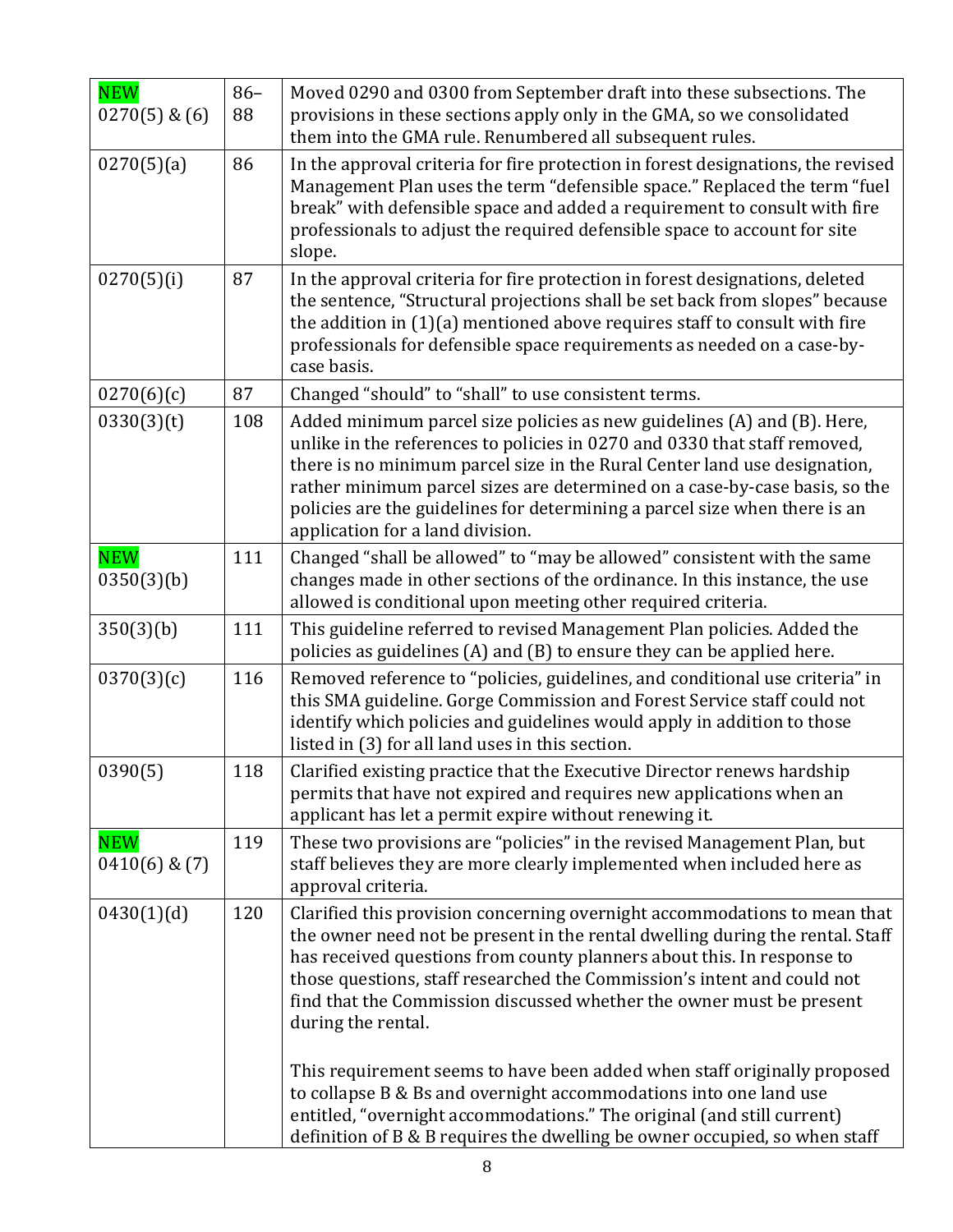|                          |               | proposed to collapse the uses, it transferred that "owner occupied"<br>language into the new "overnight accommodations" guidelines. On August<br>12, 2020, the Commission voted to retain the "B & B" land use and add the<br>new "overnight accommodations" land use, suggesting that the Commission<br>intended overnight accommodations to operate different from B & Bs.<br>Clarified that "permanent residence" means "principal residence." The term<br>principal residence is used in other legal situations and the Executive<br>Director and counties may rely on the landowners' characterization of the<br>residence in those legal situations or may use the factors in those laws for<br>determining "principal residence" for this guideline (e.g., IRS Pub. 523). |
|--------------------------|---------------|----------------------------------------------------------------------------------------------------------------------------------------------------------------------------------------------------------------------------------------------------------------------------------------------------------------------------------------------------------------------------------------------------------------------------------------------------------------------------------------------------------------------------------------------------------------------------------------------------------------------------------------------------------------------------------------------------------------------------------------------------------------------------------|
| 0430(2)                  | $120 -$<br>21 | For overnight accommodations, the provision for renewing permits uses<br>the terms "reapply" and "renewed," which is confusing because the terms<br>mean different actions required by the applicant and staff. Clarified when a<br>new permit is required and when a renewal may be approved. The clarified<br>approach is consistent with the Executive Director's existing practice for<br>hardship dwellings, except that the revised Management Plan prohibits<br>granting a new permit or renewing an existing permit for overnight<br>accommodations when the applicant has violated the conditions of<br>approval.                                                                                                                                                       |
| $0460(4)$ & $(5)$        | 124           | Deleted broadly stated references to the wetlands and water resource<br>provisions of the revised Management Plan as approval criteria for<br>enhancing wetlands and other water resources not associated with a new<br>development or land use. The wetland and water resource provisions apply<br>only to the development or land use in a wetland or water resource.<br>Retained the references to wetland and water resource compensation plans<br>because these are the provisions that apply to the creation, restoration, and<br>enhancement of wetlands and water resources.<br>There is a similar reference in 0480(6) for enhancements in SMAs. Forest<br>Service staff concurred with these changes to the SMA guideline.                                             |
| <b>NEW</b><br>0520(3)(a) | 138           | Changed "shall be allowed" to "may be allowed" consistent with the same<br>changes made in other sections of the ordinance. In this instance, the use<br>allowed is conditional upon meeting other required criteria.                                                                                                                                                                                                                                                                                                                                                                                                                                                                                                                                                            |
| 0570(1)(a)(D)<br>(i)     | 149           | Added a third requirement for lot-line adjustments that resolve boundary<br>disputes. The lot line adjustment must not cause an existing development to<br>become out of compliance with a required setback. This was not added to<br>the revised Management Plan but codifies a prior staff interpretation of the<br>land use ordinance in a recent application.                                                                                                                                                                                                                                                                                                                                                                                                                |
| 0580(1)                  | 151           | Created a new section on buffer zones in the land use ordinance to bring<br>together many of the buffer zones provisions. However, there are many<br>provisions in the cultural and natural resource chapters and elsewhere in<br>the revised Management Plan that require a buffer zone and bringing those<br>together into this section did not make sense; thus, staff added a new (1)<br>that notes there are other buffer zone requirements not in this section.                                                                                                                                                                                                                                                                                                            |
| 0600(1)(b)(D)            | 155           | Added a requirement that new development must be evaluated to be<br>compatible with development approved but not yet constructed. Staff has                                                                                                                                                                                                                                                                                                                                                                                                                                                                                                                                                                                                                                      |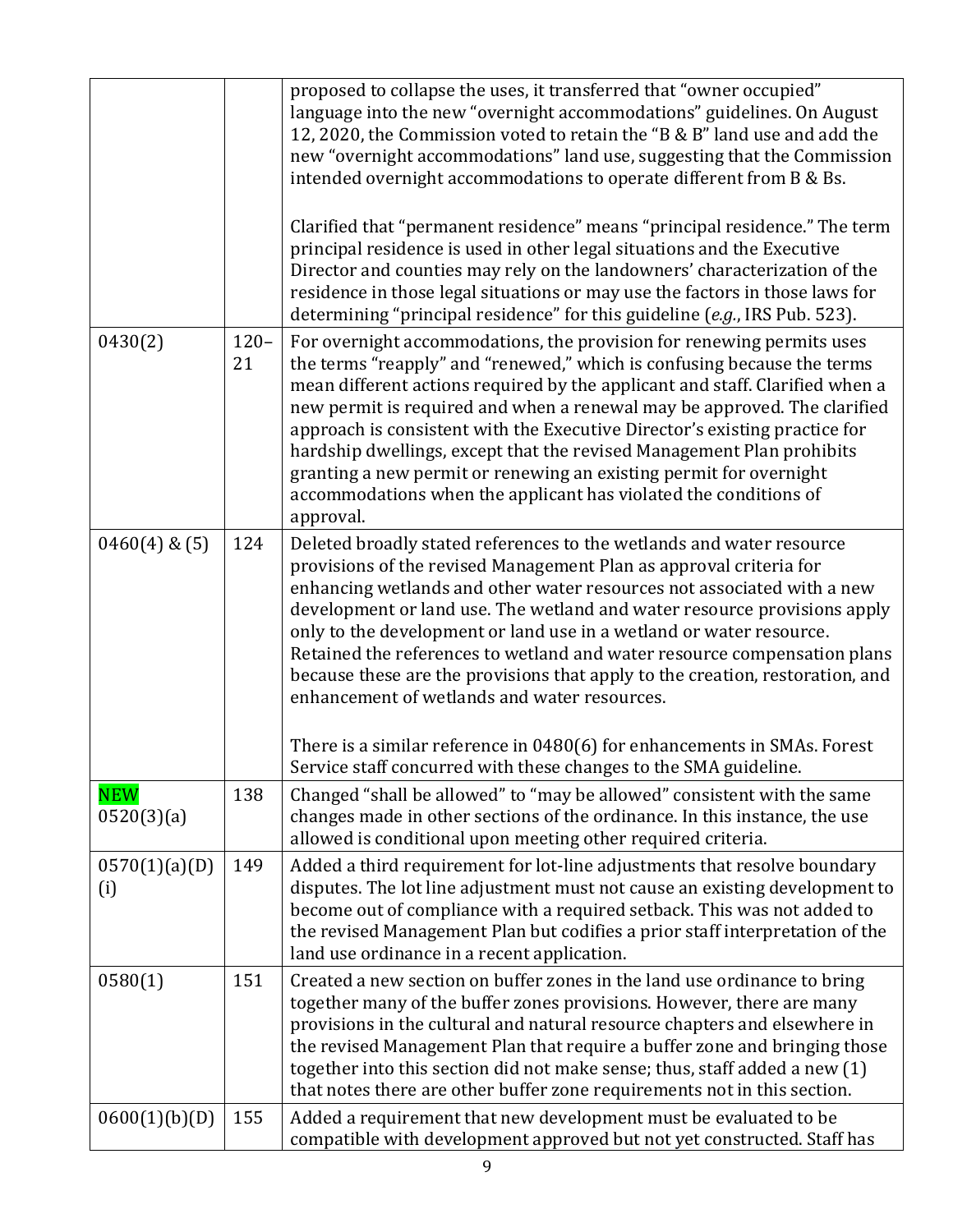|                                         |                      | done this in some but not all development review staff reports. This will<br>ensure staff does this analysis in all staff reports.                                                                                                                                                                                                                                                                                                                                                               |
|-----------------------------------------|----------------------|--------------------------------------------------------------------------------------------------------------------------------------------------------------------------------------------------------------------------------------------------------------------------------------------------------------------------------------------------------------------------------------------------------------------------------------------------------------------------------------------------|
| <b>NEW</b><br>$0600(2)$ (k)             |                      | Changed "square area" to "area in square feet." This fixes a term that is not<br>commonly used to a common term that needs no further interpretation.                                                                                                                                                                                                                                                                                                                                            |
| 0610(2)(o)(D)<br>0610(4)(b)(D)          | 172<br>175           | Added a requirement that new development must be evaluated to be<br>compatible with development approved but not yet constructed. Staff has<br>done this in some but not all development review staff reports. This will<br>ensure staff does this analysis in all staff reports.                                                                                                                                                                                                                |
| 0610(3)                                 | 171                  | Deleted an SMA guideline that would have been numbered 0610(3)(c) that<br>is really a policy for describing required content for the scenic corridor<br>strategies, not an approval criterion for new development and uses. The<br>strategies were completed in the early 2000s.                                                                                                                                                                                                                 |
| $0620(1)(d)$ &<br>0620(2)(a)(C)<br>(vi) | 175,<br>$176-$<br>77 | Defined "large scale uses" (the uses that an applicant (not the Forest<br>Service) must do a reconnaissance survey) to be the same as the list of uses<br>that the low probability exemption does not require (i.e., uses that require a<br>reconnaissance survey in areas of low probability). The two lists were very<br>similar. Staff used the more inclusive of the two lists to create the new<br>single list. Forest Service cultural resource staff reviewed and concurred<br>with this. |
| 0620(2)(a)(A)                           | 176                  | Clarified the existing example when a use might require a reconnaissance<br>survey and a historic survey.                                                                                                                                                                                                                                                                                                                                                                                        |
| 0620(2)(e)(B)<br>&(D)                   | 180                  | Consolidated these provisions into one by adding ethnographic research<br>into (B). The two provisions were similar, except that (B) required<br>redaction of sensitive information and (D) curiously did not.                                                                                                                                                                                                                                                                                   |
| 0620(2)(g)(A)<br>&<br>0620(4)(c)(A)     | 180<br>&<br>186      | Clarified that if the Executive Director would make a finding inconsistent<br>with the comments submitted by a tribal government, they must justify<br>reaching that opposing conclusion. Previously, these provisions only<br>required justification when reaching an opposing conclusion of only the<br>State Historic Preservation Office.                                                                                                                                                    |
| 0640(5)(a)                              | 198                  | Clarified the provisions for uses in wetlands and other water resources to<br>ensure that a use listed in (3) or (4) that can't meet its approval criteria<br>can't be allowed by meeting the approval criteria in (5).                                                                                                                                                                                                                                                                          |
| <b>NEW</b><br>$0640(6)(b)$ &<br>(c)     | 202                  | These two provisions were inadvertently left out of the prior draft. Revised<br>(b) to reflect current practice, use consistent terms with 350-10, and for<br>clarity. Revised (c) to use same terms as (b).                                                                                                                                                                                                                                                                                     |
| <b>NEW</b><br>$0650(1)(a)$ &<br>(b)     | 205                  | Added references to priority habitat and endemic species tables.                                                                                                                                                                                                                                                                                                                                                                                                                                 |
| <b>NEW</b><br>0660(1)(b)                | 210                  | Added reference to endemic species table.                                                                                                                                                                                                                                                                                                                                                                                                                                                        |
| 0670(5)(g)                              | $221 -$<br>22        | Forest Service staff clarified this SMA provision to specify that progress<br>reports on natural resource mitigation need to be submitted until all<br>conditions are met. Without this clarification, the provision did not contain<br>an end date for submitting progress reports.                                                                                                                                                                                                             |